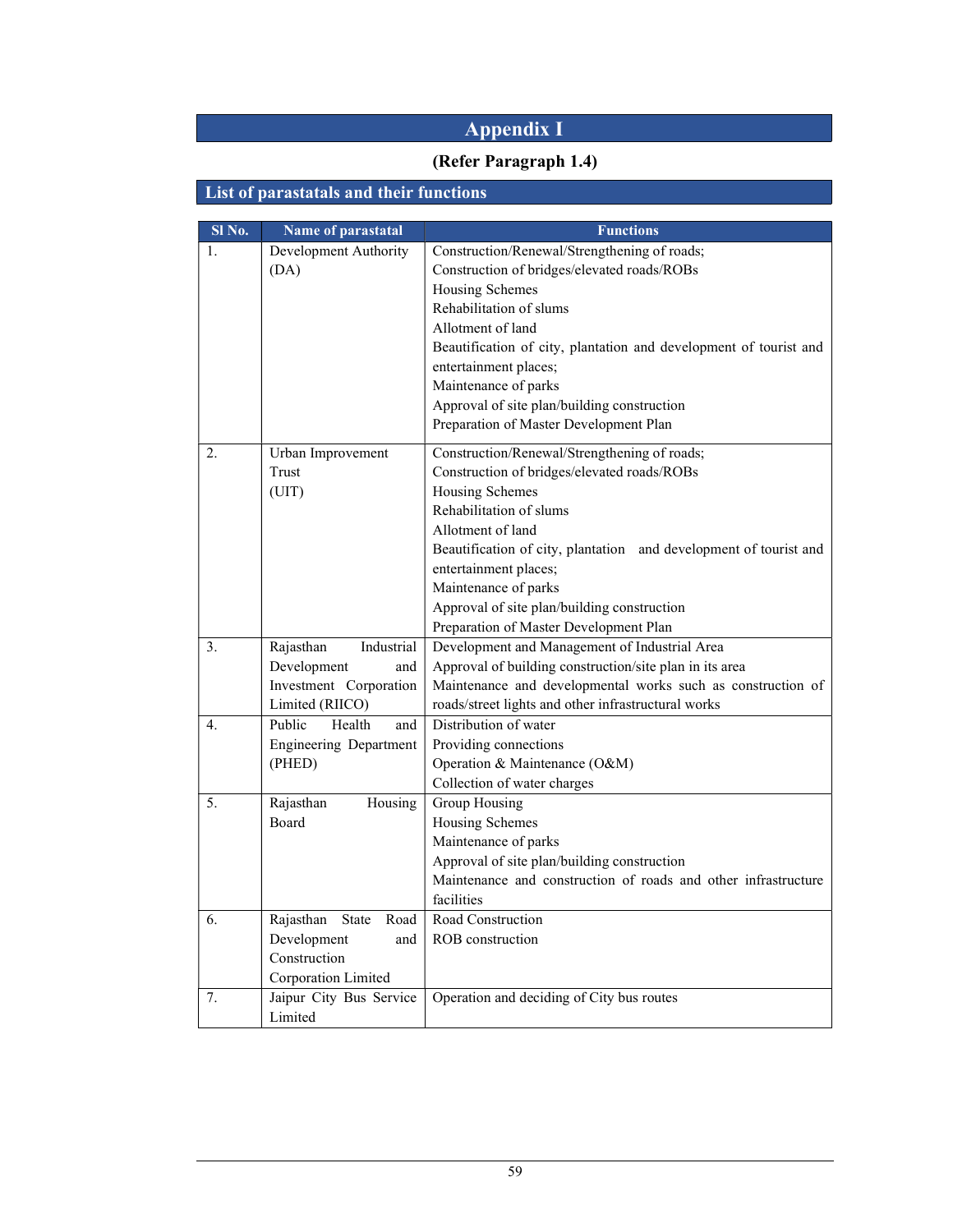### Appendix-II

#### (Refer Paragraph 5.3.1)

#### A. Details of less recovery of UD tax from commercial complexes due to application of incorrect DLC rate/area.

#### $($ ₹ in lakh)

| <b>Name</b>                                                                | <b>Period</b> | <b>Constructed</b><br>area i sq<br>vards           | <b>Area</b><br>taken for<br>calculation<br>of UD Tax  | Area less<br>taken for<br><b>UD</b> tax     | <b>Amount</b><br>recovered | <b>Amount</b><br>actually<br>be<br>to<br>recovered | <b>Less</b><br>recovered<br>amount |
|----------------------------------------------------------------------------|---------------|----------------------------------------------------|-------------------------------------------------------|---------------------------------------------|----------------------------|----------------------------------------------------|------------------------------------|
| <b>Shri</b> Sandeep<br>(Motisons Jewellers<br><b>Tonk Road</b> )           | 2013-21       | 5184                                               | 3033                                                  | 2151                                        | 17.26                      | 32.53                                              | 15.27                              |
| <b>Gold Souk Malls,</b><br><b>Jawahar Circle</b>                           | 2009-21       | 28673.34                                           | 11500                                                 | 17173.34                                    | 31.10                      | 91.92                                              | 60.82                              |
| <b>Hotel the Lalit</b>                                                     | 2016-21       | 57544<br>(Const.)<br>9172 (Land)                   | Incorrect<br>application<br>of DLC<br>rate            | $\blacksquare$                              | 66.97                      | 99.06                                              | 32.09                              |
| <b>Hotel Red Fox JLN</b><br>Marg                                           | 2016-21       | 19749.19<br>(Const.)<br>3464 (Land)                | 14115.67<br>(Const.)<br>3464<br>(Land)                | 5633.52                                     | 36.52                      | 52.33                                              | 15.81                              |
| <b>Gambhir Towers (M/s)</b><br><b>Shakun Hotel and</b><br><b>Resorts</b> ) | 2013-21       | 12927.79<br>(Const.)<br>871.98<br>(Land)           | 9254.33-<br>(Const.)<br>1449<br>(land)                | $3673.46 -$<br>(Const.)<br>577.01<br>(land) | 36.96                      | 58.77                                              | 21.81                              |
| <b>Hotel Man Singh</b><br>Palace                                           | 2016-21       | 7559.22<br>$\mathbf{r}$<br>(Const.)<br>1405 (Land) | Incorrect<br>application<br>$\sigma$ f<br>DLC<br>rate | $\blacksquare$                              | 11.14                      | 23.27                                              | 12.13                              |
| Kamal Kunj Farm<br><b>House</b>                                            | 2007-21       | 36300                                              | Assessee<br>was<br>exempted                           |                                             | $\overline{\phantom{a}}$   | 10.68                                              | 10.68                              |
| Kanha Restaurant                                                           | 2012-21       | 2042.71                                            | 1502                                                  | 540.71                                      | 8.08                       | 10.67                                              | 2.59                               |
| <b>G</b> T Square                                                          | 2010-21       | 1807.5<br>7075(Const.)                             | Incorrect<br>application<br>of<br><b>DLC</b><br>rate  |                                             | 8.59                       | 16.01                                              | 7.42                               |
| <b>Total</b>                                                               |               |                                                    |                                                       |                                             | 216.62                     | 395.24                                             | 178.62                             |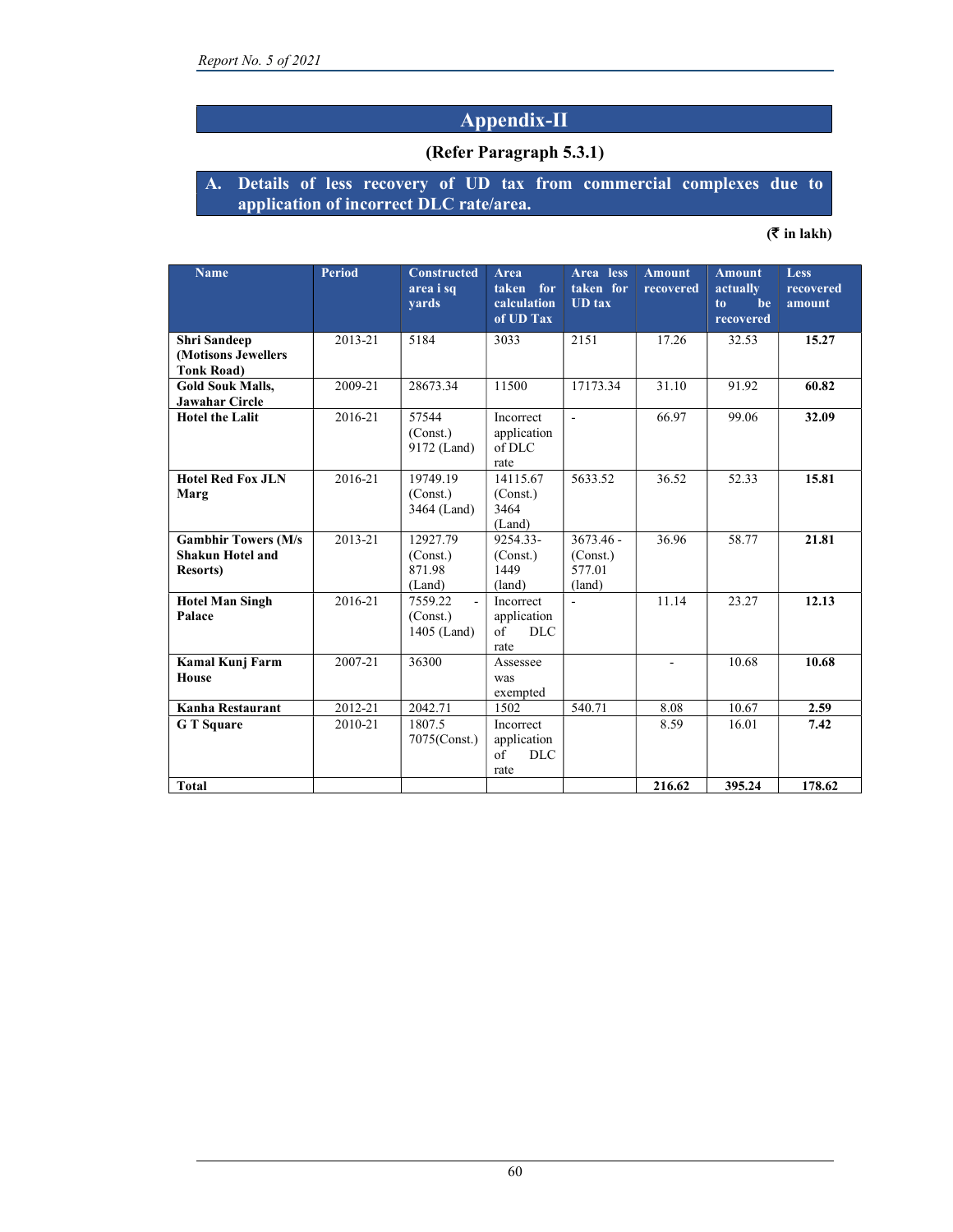#### B. Details of less recovery of UD tax from starred hotels at the rate of Industrial DLC rate instead of Commercial DLC rate.

|                                                 |               |                                         |                              |                                            |                            | $(3 \nvert \mathbf{r}$ in lakh) |
|-------------------------------------------------|---------------|-----------------------------------------|------------------------------|--------------------------------------------|----------------------------|---------------------------------|
| <b>Name</b>                                     | <b>Period</b> | Area in sq<br>yards                     | <b>Recoverable</b><br>amount | <b>Demand</b><br>raised<br>by<br>the MCorp | <b>Amount</b><br>deposited | Recoverable<br>amount           |
| <b>Hotel Jaipur Ashok</b>                       | 2016-21       | 8355.78<br>(Land)<br>17462.00<br>(Land) | 69.01                        | 2.90                                       | 0.68                       | 68.33                           |
| <b>Hotel Leisure in Grand</b><br>Chankya        | 2016-21       | 4868.056                                | 30.73                        | 0.33                                       | 0.33                       | 30.40                           |
| Hotel Maharani Palace                           | 2016-21       | 9483.33                                 | 33.26                        | 1.50                                       | 0.61                       | 32.65                           |
| <b>Hotel Super Fine</b><br>(Souvenir Premier)   | 2016-21       | 5955-56<br>(Const)<br>975 (Land)        | 12.67                        | 10.25                                      | 1.77                       | 10.90                           |
| Hotel Nirbana Palace                            | 2016-21       | 2597.77<br>(Const)<br>1040.01<br>(Land) | 12.61                        | 1.99                                       | 1.34                       | 11.27                           |
| <b>Southern Grand hotels</b><br>private limited | 2016-21       | 2366                                    | 5.81                         | 0.38                                       | 0.38                       | 5.43                            |
| Total                                           |               |                                         | 164.09                       | 17.35                                      | 5.11                       | 158.98                          |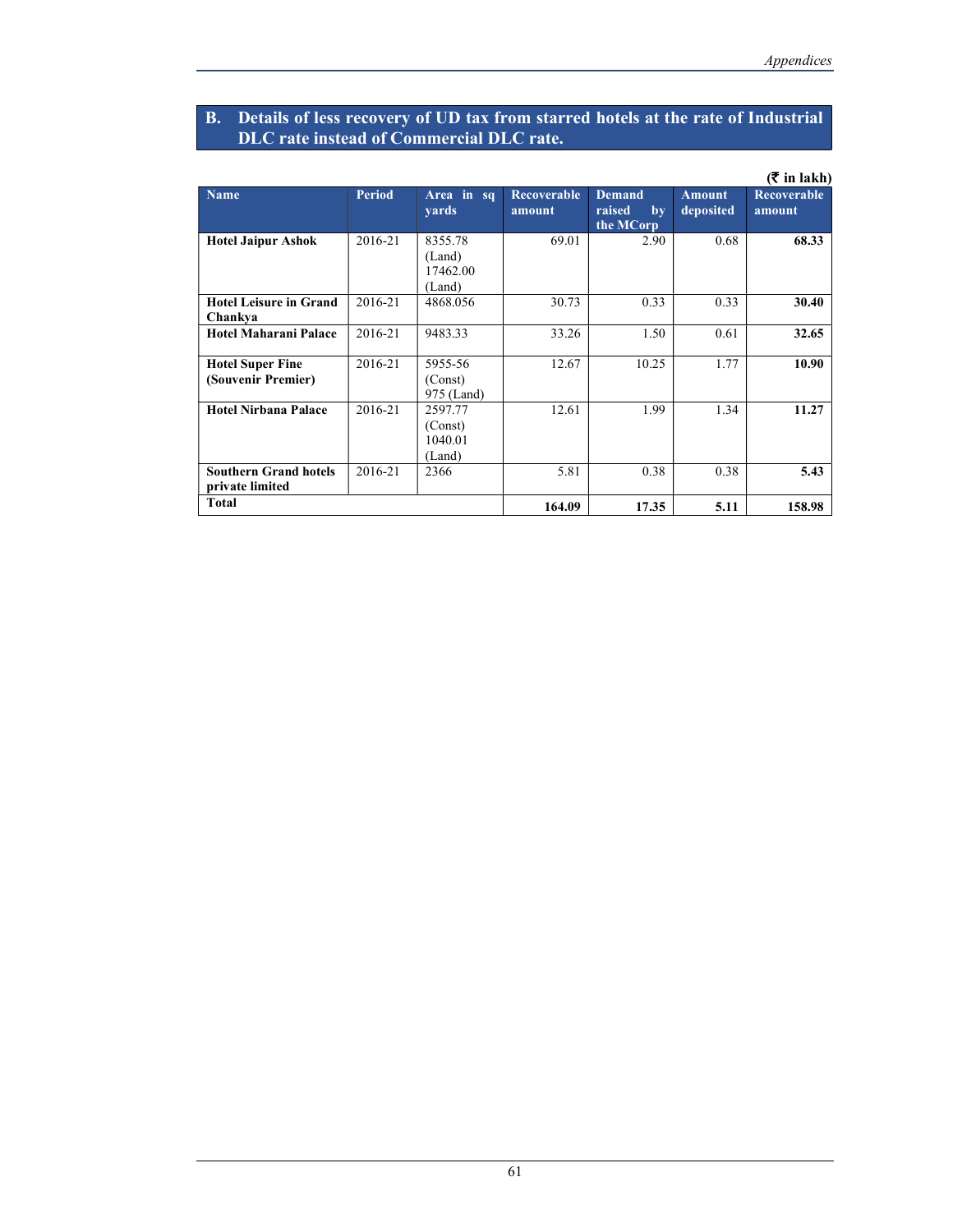#### C. Details of marriage gardens in which area were less taken for calculation of UD Tax

|                               |               |                            |                              |                            | $(3\overline{5})$ in lakh) |
|-------------------------------|---------------|----------------------------|------------------------------|----------------------------|----------------------------|
| <b>Name</b>                   | <b>Period</b> | Area in sq<br><b>vards</b> | <b>Amount</b><br>recoverable | <b>Amount</b><br>deposited | Less<br>recovery           |
| Raj Mahal Palace              | 2012-21       | 25.394                     | 164.20                       | 7.61                       | 156.59                     |
| <b>Ram Bagh Palace Hotel</b>  | 2012-21       | 2,48,898                   | 1,176.39                     | 1.072.76                   | 103.63                     |
| <b>M/s Mahavir Paradise</b>   | 2014-21       | 5,223                      | 10.15                        | 1.48                       | 8.67                       |
| Isharda Marriage Garden       | 2014-21       | 14,113                     | 51.46                        | 22.58                      | 28.88                      |
| <b>Sukham Marriage Garden</b> | 2014-21       | 6,877                      | 25.07                        | 13.14                      | 11.94                      |
| <b>Shivam Marriage Garden</b> | 2014-21       | 5,312.57                   | 19.37                        | 8.50                       | 10.87                      |
| <b>Havens Garden:</b>         | 2016-21       | 23.595                     | 25.08                        | 11.85                      | 13.23                      |
| <b>K K</b> Paradise           | 2016-21       | 6.240                      | 6.63                         | 2.27                       | 4.36                       |
| <b>Golden Garden</b>          | 2014-21       | 4.991                      | 4.23                         | 1.05                       | 3.17                       |
| Dadu Daval Marriage Garden    | 2017-21       | 3.600                      | 5.24                         |                            | 5.24                       |
| <b>Total</b>                  |               |                            | 1.487.82                     | 1.141.24                   | 346.58                     |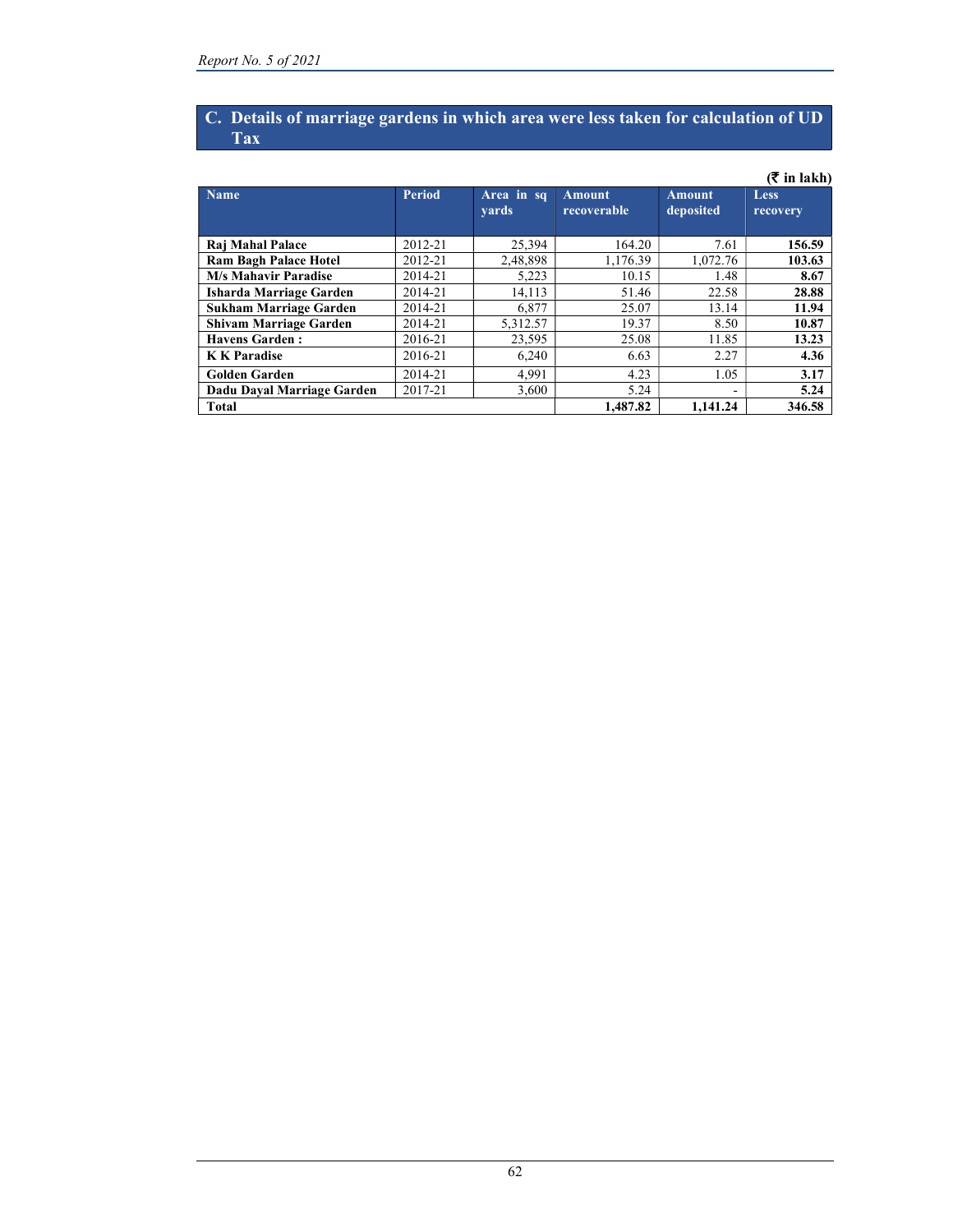# D. Recoveries/correction in demand ledger made at the instance of audit

 $($ ₹ in lakh)

| <b>Subject</b>                                                         | <b>Amount</b><br>objected<br>in audit | <b>Amount</b><br>of<br>revised<br>ledger | <b>Remarks</b>                                                                                                                                                                                                                                                                                                                        |
|------------------------------------------------------------------------|---------------------------------------|------------------------------------------|---------------------------------------------------------------------------------------------------------------------------------------------------------------------------------------------------------------------------------------------------------------------------------------------------------------------------------------|
| Short recovery<br>of UD Tax from<br>Gold Sukh Mall,<br>Jagatpura Road  | 51.68                                 | 64.25                                    | The MCorp was recovering the UD tax from the Malls for only<br>11500 sq yards for BG+2 floors while the Malls had BG+4<br>floors and total constructed area of 28673.34 sq yards. After<br>raising the audit objection, the MCorp accepted the fact and<br>revised the ledger with a difference of whooping amount of<br>₹ 64.25 lakh |
| Short recovery<br>of UD Tax from<br>Hotel the Lalit,<br>Jagatpura Road | 11.23                                 | 30.33                                    | The MCorp all of sudden reduced the DLC rate during<br>2017-19 and extended undue benefit of $\bar{\tau}$ 32.08 lakh to the<br>hotel. On issuance of audit memo the MCorp accepted the fact<br>and revised the ledger.                                                                                                                |
| Sandip Chabra<br>(Moti Sons<br>Jewellers)                              | 14.31                                 | 16.17                                    | The MCorp was recovering the UD Tax for only 27300 sq feet<br>while the building was constructed in 50000 sq feet of area.<br>The MCorp has since been accepted the audit objection and<br>revised the ledger of assessee from ₹ (-) 300 to 16.17 lakh                                                                                |
| Super Fine Hotel<br>Ridhi Siddhi<br>Chouraha                           | 8.48                                  | 8.06                                     | MCorp was recovering UD tax at industrial rate while it should<br>be commercial DLC rate. Now MCorp accepted the fact and<br>revised the Ledger                                                                                                                                                                                       |
| Total                                                                  | 85.70                                 | 118.81<br>(₹ 1.19<br>crore)              |                                                                                                                                                                                                                                                                                                                                       |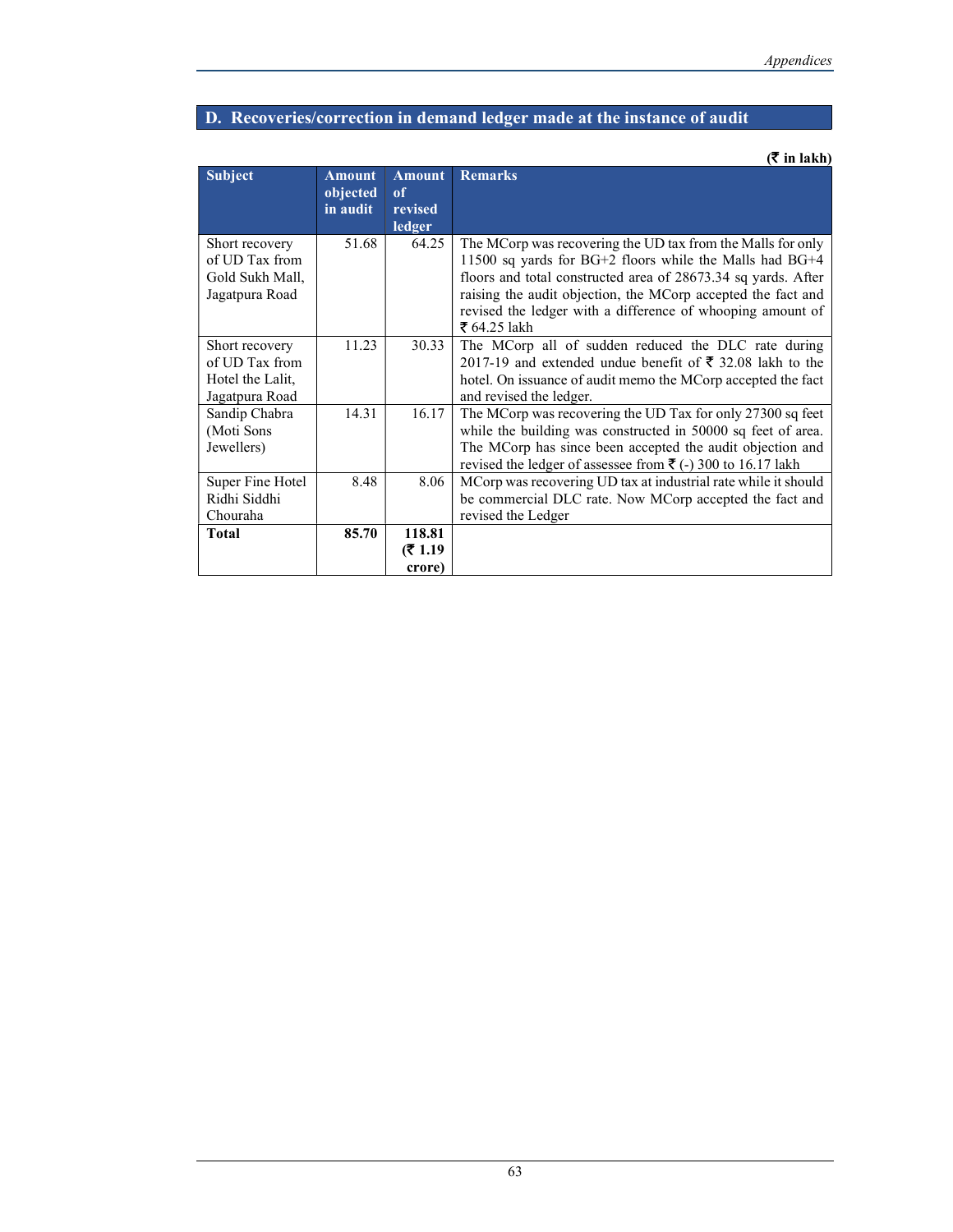# Appendix-III

#### (Refer Paragraph 5.3.5)

### Details of user charges not recovered by the 13 ULBs

|                |                                      |                                            |                           |                                                                          |                                        | $($ ₹ in crore)                       |
|----------------|--------------------------------------|--------------------------------------------|---------------------------|--------------------------------------------------------------------------|----------------------------------------|---------------------------------------|
| <b>Sl. No.</b> | Name of ULBs                         | Category of the<br>consumer/<br>households | <b>Number</b><br>of units | <b>Rate fixed</b><br>per month<br>$\overline{(\text{in } \overline{z})}$ | <b>Months</b><br>$4/2015$ to<br>3/2020 | <b>User</b><br>charges<br>recoverable |
| 1.             | M Corp Jaipur                        | Residential                                | 1,35,019                  | $20 - 1501$                                                              | 60                                     | 86.04                                 |
|                |                                      | Commercial                                 | 1,23,109                  | 250-2000                                                                 | 60                                     | 192.46                                |
|                |                                      | Institutional                              | 8,180                     | 500-3000                                                                 | 60                                     | 37.88                                 |
| $\overline{2}$ | M Corp Ajmer                         | Residential                                | 10,315                    | 20                                                                       | 60                                     | 1.24                                  |
|                |                                      | Commercial                                 | 2.923                     | 250                                                                      | 60                                     | 4.38                                  |
|                |                                      | Institutional                              | 318                       | 250                                                                      | 60                                     | 0.48                                  |
| 3              | M Council                            | Residential                                | 2,098                     | 15                                                                       | 60                                     | 0.19                                  |
|                | Sikar                                | Commercial                                 | 639                       | 200                                                                      | 60                                     | 0.77                                  |
|                |                                      | Institutional                              | 298                       | 200                                                                      | 60                                     | 0.36                                  |
| $\overline{4}$ | M Council<br>Kishangarh              | Residential                                | 28,054                    | 15                                                                       | 60                                     | 2.52                                  |
| 5              | M Board                              | Residential                                | 43.422                    | 10                                                                       | 12                                     | 0.52                                  |
|                | Chomu                                | Commercial                                 | 921                       | 150                                                                      | 60                                     | 0.83                                  |
|                |                                      | Institutional                              | 155                       | 150                                                                      | 12                                     | 0.03                                  |
| 6              | M Board<br>Bagru $(4/16)$ to<br>3/20 | Residential                                | 20,453                    | 10                                                                       | 12                                     | 0.25                                  |
| $\overline{7}$ | M Board<br>Thanagazi                 | Residential                                | 4,000                     | 10                                                                       | 12                                     | 0.05                                  |
| 8              | M Board<br>Shahpura                  | Residential                                | 6,120                     | 10                                                                       | 60                                     | 0.37                                  |
| 9              | M Board Niwai                        | Residential                                | 6.200                     | 10                                                                       | 60                                     | 0.37                                  |
|                |                                      | Commercial                                 | 26                        | 150                                                                      | 60                                     | 0.02                                  |
| 10             | M Board<br>Jobner                    | Residential                                | 1,864                     | 10                                                                       | 60                                     | 0.11                                  |
| 11             | M Board<br>Chaksu                    | Residential                                | 5,399                     | 10                                                                       | 60                                     | 0.32                                  |
| 12             | M Board Lalsot                       | Residential                                | 5,756                     | 10                                                                       | 60                                     | 0.35                                  |
| 13             | M Board<br>Phulera                   | Residential                                | 4,640                     | 10                                                                       | 60                                     | 0.28                                  |
|                |                                      | <b>Total</b>                               |                           |                                                                          |                                        | 329.82                                |

<sup>1</sup> Ranged between  $\bar{z}$  20 and 150 according to area of plot.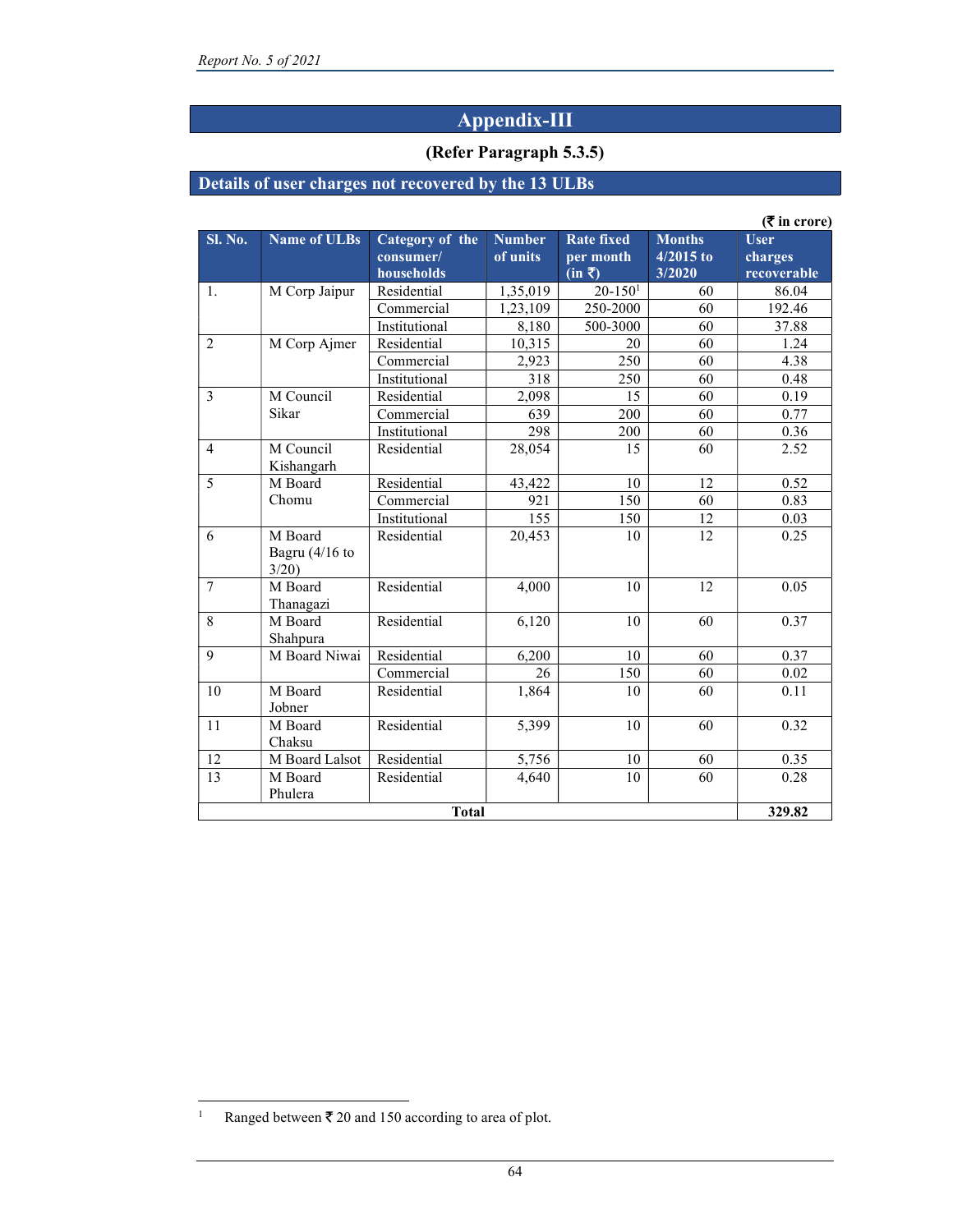# Appendix-IV

# (Refer Paragraph 5.3.8)

# Short recovery of fire cess from high rise buildings

|                              |                                            |                             |                                                                |                                                      | $(\bar{\bar{\mathbf{x}}}$ in lakh)        |
|------------------------------|--------------------------------------------|-----------------------------|----------------------------------------------------------------|------------------------------------------------------|-------------------------------------------|
| SI<br>$\overline{\text{No}}$ | <b>Name of Applicants</b>                  | <b>Total</b> area<br>in Sqm | <b>Recoverable</b><br>amount $\bar{\tau}$ 50 per<br><b>Sqm</b> | <b>Amount</b><br>recovered<br>by the<br><b>MCorp</b> | <b>Amount</b><br><b>less</b><br>recovered |
| 1                            | Jai Kumar Maheshwari                       | 2,784.19                    | 1.39                                                           | 0.60                                                 | 0.79                                      |
| $\overline{2}$               | <b>RKM</b> International                   | 3,004.94                    | 1.50                                                           | 0.65                                                 | 0.85                                      |
| 3                            | Dr. Somesh Gupta                           | 1,381.71                    | 0.69                                                           | 0.30                                                 | 0.39                                      |
| $\overline{4}$               | Sandeep Kulhari                            | 1,818.11                    | 0.91                                                           | 0.39                                                 | 0.52                                      |
| 5                            | Madhusudan Bihani                          | 12,643.20                   | 6.32                                                           | 2.72                                                 | 3.60                                      |
| 6                            | Sita Ram Sharma                            | 3,225.68                    | 1.61                                                           | 0.69                                                 | 0.92                                      |
| $\overline{7}$               | Elizabeth Zakariya                         | 7,624.77                    | 3.81                                                           | 1.64                                                 | 2.17                                      |
| $\overline{8}$               | <b>Baldev Rathi</b>                        | 5,216.28                    | 2.61                                                           | 1.12                                                 | 1.49                                      |
| 9                            | Ashish Raniwala                            | 10,537.13                   | 5.27                                                           | 2.27                                                 | 3.00                                      |
| 10                           | Vivek Jaisawal                             | 5,816.10                    | 2.91                                                           | 1.25                                                 | 1.66                                      |
| 11                           | Prashant Sharma                            | 1,780                       | 0.89                                                           | 0.38                                                 | 0.51                                      |
| 12                           | Mohit Rana                                 | 10,679.62                   | 5.34                                                           | 2.30                                                 | 3.04                                      |
| 13                           | Gopal RamYadav                             | 1,531.71                    | 0.77                                                           | 0.33                                                 | 0.44                                      |
| 14                           | Kanhaiya Lal Meena                         | 1,120                       | 0.56                                                           | 0.24                                                 | 0.32                                      |
| 15                           | Purushotam Lata                            | 7,994.14                    | 4.00                                                           | 1.72                                                 | 2.28                                      |
| 16                           | Vijendra Mamodia                           | 2,744                       | 1.37                                                           | 0.59                                                 | 0.78                                      |
| 17                           | Vikash Yadav                               | 3,505.48                    | 1.75                                                           | 0.76                                                 | 0.99                                      |
| 18                           | Nand Kishor Mawaliya                       | 2,223.09                    | 1.11                                                           | 0.48                                                 | 0.63                                      |
| 19                           | Kanchanjanga Housing<br>Board              | 19,885.36                   | 9.94                                                           | 8.32                                                 | 1.62                                      |
| 20                           | Sanjay Singh Meel, Hotel<br>Nirbana Palace | 2,183                       | 1.09                                                           | 0.47                                                 | 0.62                                      |
| 21                           | Lalit Parikh Hotel & Bar                   | 1,263.11                    | 0.63                                                           | 0.27                                                 | 0.36                                      |
| 22                           | <b>Ummed Bhawan Palace</b><br>Bihari Marg  | 1,421.40                    | 0.71                                                           | 0.32                                                 | 0.39                                      |
| 23                           | King Avenue Ranjit Singh<br>Bhamu          | 4,049.17                    | 2.02                                                           | 0.87                                                 | 1.15                                      |
| 24                           | Mahendra Kastiya, OK Plus<br>Chandra Mahal | 7,348.32                    | 3.67                                                           | 1.64                                                 | 2.03                                      |
| 25                           | Shivam Plaza Gopalpura<br><b>Bye Pass</b>  | 1,731.38                    | 0.87                                                           | 0.30                                                 | 0.56                                      |
| 26                           | Nand Kishore Gupta<br>Signature Tower      | 20,553.88                   | 10.28                                                          | 4.18                                                 | 6.10                                      |
| 27                           | Yogesh Dhanuka Sun Shine<br>Prime          | 19,885.34                   | 9.94                                                           | 4.29                                                 | 5.65                                      |
| 28                           | Vrinda Gardens Sanganer                    | 1,46,492                    | 73.25                                                          | 32.38                                                | 40.87                                     |
| 29                           | Ravi Mathur Anand Prime<br>Sanganer        | 17,209.05                   | 8.60                                                           | 4.08                                                 | 4.52                                      |
| 30                           | Ashok Kumar Khandaka<br>Khandaka Hospital  | 2,898.57                    | 1.45                                                           | 0.62                                                 | 0.83                                      |
| 31                           | Normet India VKI Road                      | 7,462.66                    | 3.73                                                           | 1.61                                                 | 2.12                                      |
| 32                           | Dr Rishi Sethi Novel Prime<br>Sanganer     | 4,824.69                    | 2.41                                                           | 1.35                                                 | 1.06                                      |
| 33                           | Park Osian Hotel                           | 1,891.20                    | 0.95                                                           | 0.41                                                 | 0.54                                      |
| 34                           | Mahima Ballevista                          | 26,118.88                   | 13.06                                                          | 5.90                                                 | 7.16                                      |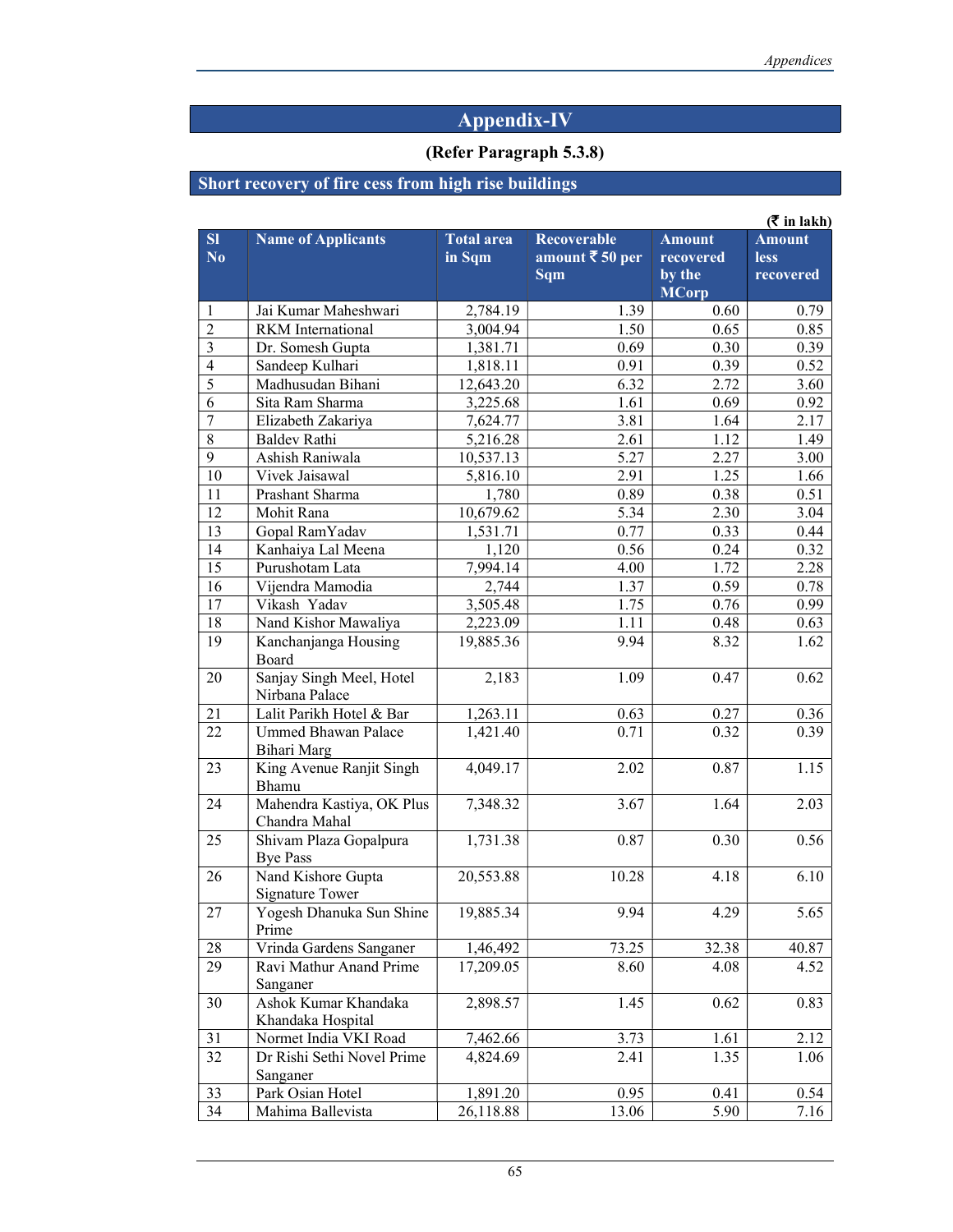| SI<br>No        | <b>Name of Applicants</b>                   | <b>Total</b> area<br>in Sqm | <b>Recoverable</b><br>amount ₹ 50 per<br>Sqm | <b>Amount</b><br>recovered<br>by the<br><b>MCorp</b> | <b>Amount</b><br><b>less</b><br>recovered |
|-----------------|---------------------------------------------|-----------------------------|----------------------------------------------|------------------------------------------------------|-------------------------------------------|
| 35              | Mahima Elinza                               | 77,472.47                   | 38.74                                        | 14.54                                                | 24.19                                     |
| 36              | Vardhman International<br>School Mansarovar | 6,010.99                    | 3.00                                         | 1.29                                                 | 1.71                                      |
| 37              | Central Academy Amba<br>Bari                | 2,083.10                    | 1.04                                         | 0.45                                                 | 0.59                                      |
| 38              | Ashok Kanoujia Hotel Raj<br>Plaza           | 3,519.81                    | 1.76                                         | 0.76                                                 | 1.00                                      |
| 39              | Hotel Hill View Malviya<br>Nagar            | 1,416.85                    | 0.71                                         | 0.31                                                 | 0.40                                      |
| 40              | MD Heights Suraj Sharma                     | 4,334.07                    | 2.17                                         | 0.93                                                 | 1.23                                      |
| 41              | Vista Housing Vrinda<br>Green               | 1,56,096.91                 | 78.05                                        | 29.04                                                | 49.01                                     |
| 42              | Vivek Chaturvedi Virat<br>Eligant           | 6,060.71                    | 3.03                                         | 1.30                                                 | 1.73                                      |
| 43              | Defence Public School<br>Amrapali Circle    | 4,002.26                    | 2.00                                         | 1.29                                                 | 0.71                                      |
| 44              | Manipal Hospital Sikar<br>Road              | 36,205.92                   | 18.10                                        | 5.789                                                | 12.31                                     |
| 45              | SMS School Narayan Singh<br>Circle          | 9,450.65                    | 4.73                                         | 2.03                                                 | 2.69                                      |
| 46              | Avenue super mart Malviya<br>Nagar          | 10,121                      | 5.06                                         | 2.18                                                 | 2.88                                      |
| 47              | Hotel Raj Plaza                             | 3,519.81                    | 1.76                                         | 0.76                                                 | 1.00                                      |
| 48              | Narayan Das Gurnani the<br>Verve            | 6,736.57                    | 3.37                                         | 1.41                                                 | 1.96                                      |
| 49              | Vishnu Kumar Sharma<br>UpasanaVed           | 10,036.67                   | 5.02                                         | 1.71                                                 | 3.31                                      |
| 50              | Vishnu Kumar Sharma<br>Upasana Kasablanka   | 3,593.75                    | 1.80                                         | 1.09                                                 | 0.71                                      |
| 51              | Hotel Ras Mahal                             | 1,739.52                    | 0.87                                         | 0.37                                                 | 0.50                                      |
| $\overline{52}$ | Birju Singh<br>Drimex Plaza                 | 5,798                       | 2.90                                         | 1.35                                                 | 1.55                                      |
| 53              | Kunj Bihari Iscon Hights                    | 34,193.03                   | 17.10                                        | 8.10                                                 | 9.00                                      |
| 54              | Shika Hotel C Scheme                        | 1,539.94                    | 0.77                                         | 0.33                                                 | 0.44                                      |
| 55              | Royal Polovictory Hotel                     | 4,099.86                    | 2.05                                         | 0.88                                                 | 1.17                                      |
| 56              | Bhavin Kanha Restaurant                     | 1,081.48                    | 0.54                                         | 0.23                                                 | 0.31                                      |
| 57              | Grand Chankya Hotel                         | 4,090.8                     | 2.05                                         | 0.88                                                 | 1.17                                      |
| 58              | Kanha Restaurant C<br>scheme                | 1,716.57                    | 0.86                                         | 0.37                                                 | 0.49                                      |
| 59              | Hotel Lee Amour                             | 1,618.41                    | 0.81                                         | 0.35                                                 | 0.46                                      |
| 60              | Mayanksoni                                  | 1,897.38                    | 0.95                                         | 0.41                                                 | 0.54                                      |
| 61              | Chandar Mohan Singh                         | 8,098.65                    | 4.05                                         | 1.74                                                 | 2.31                                      |
| 62              | Arvind Asopa                                | 1,888                       | 0.94                                         | 0.41                                                 | 0.54                                      |
| 63              | Aman Exports                                | 6,210.38                    | 3.11                                         | 1.34                                                 | 1.77                                      |
| 64              | Pawan creations                             | 4,730                       | 2.37                                         | 1.02                                                 | 1.35                                      |
| 65              | Emarald Garden Club                         | 5,081                       | 2.54                                         | 1.09                                                 | 1.45                                      |
| 66              | Bhagwati Hotels and<br>Resorts              | 16,126.24                   | 8.06                                         | 3.47                                                 | 4.59                                      |
| 67              | Gajanand Chinpa                             | 2,180.18                    | 1.09                                         | 0.47                                                 | 0.62                                      |
| 68              | Padamchand Jain                             | 4,677                       | 2.34                                         | 1.01                                                 | 1.33                                      |
| 69              | Vinod Badgoti                               | 3,900.15                    | 1.95                                         | 0.84                                                 | 1.11                                      |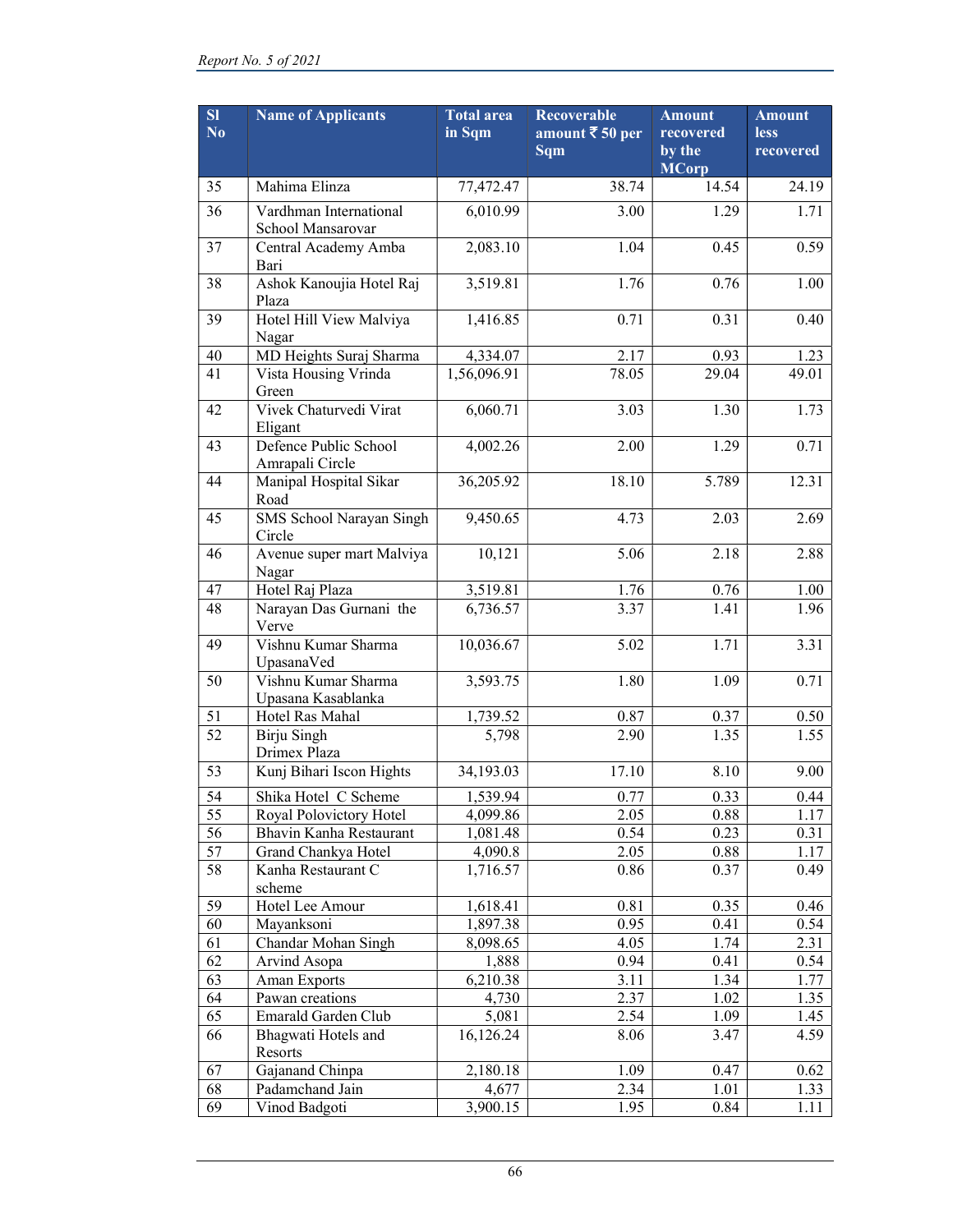| <b>SI</b><br>No | <b>Name of Applicants</b>  | <b>Total area</b><br>in Sqm | <b>Recoverable</b><br>amount $\bar{\bar{\tau}}$ 50 per<br><b>Sqm</b> | <b>Amount</b><br>recovered<br>by the<br><b>MCorp</b> | <b>Amount</b><br><b>less</b><br>recovered |
|-----------------|----------------------------|-----------------------------|----------------------------------------------------------------------|------------------------------------------------------|-------------------------------------------|
| 70              | Munni Devi                 | 9,325.06                    | 4.66                                                                 | 2.19                                                 | 2.47                                      |
| 71              | Shankar Eye Hospital       | 6,582.30                    | 3.29                                                                 | 1.42                                                 | 1.87                                      |
| 72              | Allen Carrier Institute    | 3,228.18                    | 1.61                                                                 | 0.69                                                 | 0.92                                      |
| 73              | Narayan Techno E school    | 7,080.54                    | 3.54                                                                 | 1.52                                                 | 2.02                                      |
| 74              | Jaipur School              | 4,759.75                    | 2.38                                                                 | 1.02                                                 | 1.36                                      |
| 75              | <b>Berger Paints</b>       | 4,605                       | 2.30                                                                 | 0.99                                                 | 1.31                                      |
| 76              | Sardar Patel Public School | 4,344                       | 2.17                                                                 | 0.93                                                 | 1.24                                      |
| 77              | Anup Aroda                 | 15,803.23                   | 7.90                                                                 | 3.40                                                 | 4.50                                      |
| 78              | Gajanand Chinpa Shiv       | 3,182.32                    | 1.59                                                                 | 0.69                                                 | 0.91                                      |
|                 | Colony                     |                             |                                                                      |                                                      |                                           |
| 79              | Rishabh Goyal              | 7,426.53                    | 3.71                                                                 | 1.60                                                 | 2.11                                      |
|                 |                            |                             |                                                                      | <b>Total</b>                                         | 254.80                                    |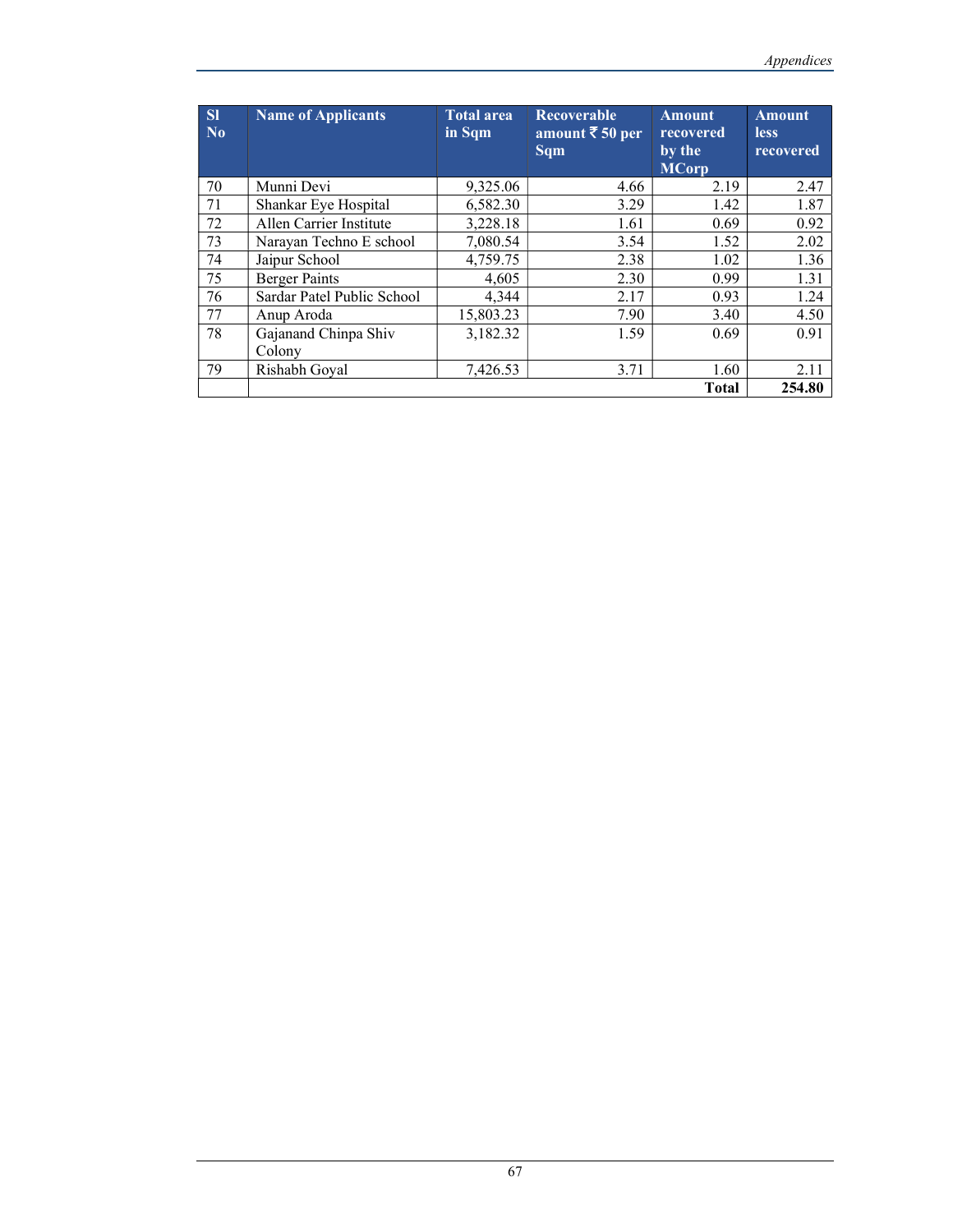# Appendix-V

#### (Refer Paragraph 5.4)

#### Statement showing the details of revenue sources identified by 4th and 5th SFC, status of levy and statutory provisions

| Sl. No.        | <b>Revenue Sources</b>                                                                     | <b>Status of Levy</b>                                                            | <b>Provisions as per Act &amp; Rules</b> |                                                                                  |  |  |
|----------------|--------------------------------------------------------------------------------------------|----------------------------------------------------------------------------------|------------------------------------------|----------------------------------------------------------------------------------|--|--|
|                |                                                                                            |                                                                                  | <b>RMA 2009</b>                          | GoR Order<br>$\mathbf{\&}$                                                       |  |  |
|                |                                                                                            |                                                                                  |                                          | Circular                                                                         |  |  |
|                |                                                                                            | <b>Tax Revenue</b>                                                               |                                          |                                                                                  |  |  |
| $\mathbf{1}$   | Property Tax                                                                               | Levied                                                                           |                                          | <b>LSGD</b><br>Notification no.<br>F(8)C(327)LSG/9<br>5/5573dated:<br>29.08.2007 |  |  |
| 2              | Tax on Pilgrims and Tourists                                                               | Levied<br>(Collected only by Ajmer,<br>Pushkar<br>&<br>Sarwar<br>Municipalities) | 103 (v)                                  |                                                                                  |  |  |
| 3              | Tax on non-motorized Vehicles                                                              | Levied<br>(Collected only by 4<br>M. Boards & 1 M.<br>Council)                   | 103(i)                                   |                                                                                  |  |  |
|                |                                                                                            | <b>Non-Tax Revenue</b>                                                           |                                          |                                                                                  |  |  |
| $\overline{4}$ | Sanitation Tax/ User charges                                                               | Levied                                                                           | 101(b)                                   | <b>LSGD</b><br>Notification no.<br>6625 dated<br>11.03.15                        |  |  |
| 5              | <b>Building Plan/License</b><br>approval fee                                               | Levied                                                                           | 105(a,b)                                 | <b>Building Bye</b><br>Laws                                                      |  |  |
| 6              | <b>Trade License</b>                                                                       | Levied                                                                           | 102(b)                                   |                                                                                  |  |  |
| $\overline{7}$ | Tax on lands and buildings                                                                 | Levied                                                                           | 102(a)                                   |                                                                                  |  |  |
| $\overline{8}$ | profession,<br>Tax<br>on<br>trade,<br>callings and employment                              | Not Levied                                                                       | 102(b)                                   |                                                                                  |  |  |
| 9              | Toll on roads and bridges                                                                  | Not Levied                                                                       | 102(c)                                   |                                                                                  |  |  |
| 10             | Tax for pollution control                                                                  | Not Levied                                                                       | 102(d)                                   |                                                                                  |  |  |
| 11             | Lighting tax                                                                               | Not Levied                                                                       | 103(iii)                                 |                                                                                  |  |  |
| 12             | Tax on congregation                                                                        | Not Levied                                                                       | $103$ (iv)                               |                                                                                  |  |  |
| 13             | <b>Advertisement Tax</b>                                                                   | Levied                                                                           | 102(e)                                   |                                                                                  |  |  |
| 14             | Fire Tax                                                                                   | Levied                                                                           | 103(vii)                                 |                                                                                  |  |  |
| 15             | Tax on boat moored                                                                         | Levied                                                                           | 103(i)                                   |                                                                                  |  |  |
| 16<br>17       | Tax on deficit in parking spaces<br>in non-residential building<br>Surcharge on Stamp duty | Levied<br>Not Levied                                                             | 103<br>viii)<br>103(ix)                  |                                                                                  |  |  |
|                |                                                                                            |                                                                                  |                                          |                                                                                  |  |  |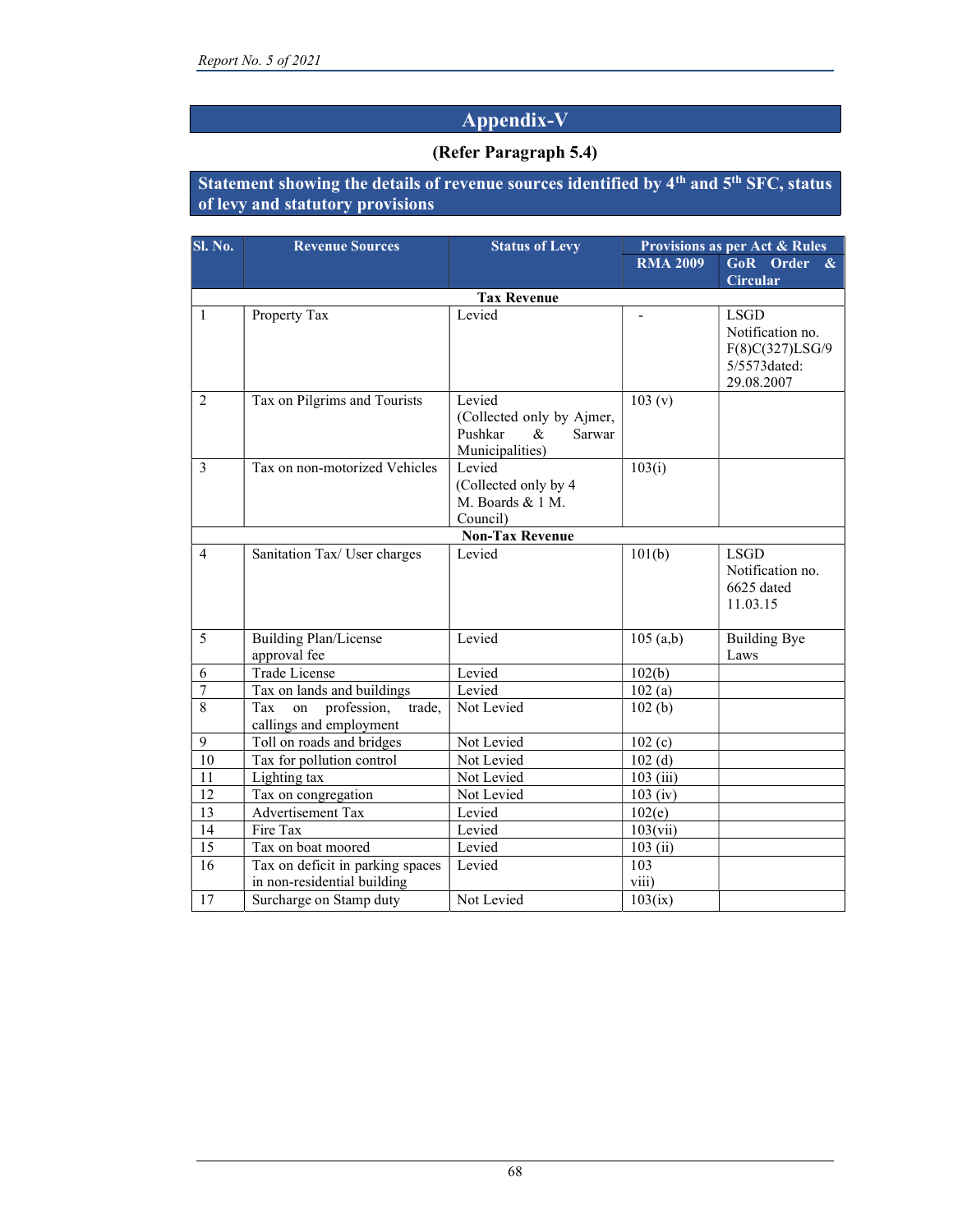# Appendix-VI

#### (Refer Paragraph 5.5.1)

# Statement showing variation in budget in each category of ULBs

|                           |         |               |                                   |                                      |               |                                      | $($ ₹ in crore)                       |
|---------------------------|---------|---------------|-----------------------------------|--------------------------------------|---------------|--------------------------------------|---------------------------------------|
| Name of the<br><b>ULB</b> | Year    | <b>Budget</b> | <b>Receipts</b><br><b>Actuals</b> | Percentage<br>of<br>actual<br>budget | <b>Budget</b> | <b>Expenditure</b><br><b>Actuals</b> | Percentage<br>of actuals<br>to budget |
| M Corp Ajmer              | 2015-16 | 209.94        | 124.40                            | 59.25                                | 207.83        | 94.49                                | 45.46.                                |
|                           | 2016-17 | 285.11        | 188.33                            | 66.05                                | 275.33        | 137.03                               | 49.77                                 |
|                           | 2017-18 | 322.38        | 173.82                            | 53.91                                | 325.41        | 156.91                               | 48.22                                 |
|                           | 2018-19 | 417.84        | 204.88                            | 49.03                                | 421.13        | 197.10                               | 46.80                                 |
|                           | 2019-20 | 202.52        | 179.55                            | 88.65                                | 246.23        | 177.45                               | 72.06                                 |
| M Council,                | 2015-16 | 106.44        | 41.53                             | 39.01                                | 102.95        | 67.98                                | $66.\overline{03}$                    |
| Kishangarh                | 2016-17 | 193.14        | 48.30                             | 25.00                                | 191.81        | 47.17                                | 24.59                                 |
|                           | 2017-18 | 273.64        | 77.16                             | 28.19                                | 265.57        | 50.03                                | 18.83                                 |
|                           | 2018-19 | 231.33        | 113.11                            | 48.89                                | 218.12        | 110.19                               | 50.52                                 |
|                           | 2019-20 | 184.55        | 87.97                             | 47.67                                | 180.92        | 89.86                                | 49.67                                 |
| M Council,                | 2015-16 | 40.58         | 52.16                             | 128.55                               | 50.22         | 49.13                                | 97.82                                 |
| Sikar                     | 2016-17 | 87.78         | 91.20                             | 103.90                               | 70.60         | 55.88                                | 79.14                                 |
|                           | 2017-18 | 98.50         | 102.21                            | 103.77                               | 108.04        | 98.52                                | 91.18                                 |
|                           | 2018-19 | 112.17        | 108.44                            | 96.67                                | 110.31        | 106.24                               | 96.30                                 |
|                           | 2019-20 | 120.02        | 102.73                            | 85.59                                | 140.55        | 115.14                               | 81.92                                 |
| Nawalgarh                 | 2015-16 | 26.30         | 15.18                             | 57.7                                 | 27.57         | 11.16                                | 40.47                                 |
| MBoard                    | 2016-17 | 38.55         | 49.36                             | 128.04                               | 38.56         | 17.20                                | 44.58                                 |
|                           | 2017-18 | 69.69         | 20.19                             | 28.97                                | 68.01         | 38.56                                | 56.70                                 |
|                           | 2018-19 | 76.15         | 26.84                             | 35.25                                | 76.33         | 33.41                                | 43.78                                 |
|                           | 2019-20 | 75.84         | 10.09                             | 13.30                                | 76.53         | 10.36                                | 13.54                                 |
| Chomu M                   | 2015-16 | 20.79         | 19.86                             | 95.51                                | 23.31         | 19.55                                | 83.87                                 |
| Board                     | 2016-17 | 23.77         | 23.52                             | 98.96                                | 21.93         | 12.46                                | 56.83                                 |
|                           | 2017-18 | 32.40         | 22.38                             | 69.08                                | 26.81         | 9.78                                 | 36.48                                 |
|                           | 2018-19 | 21.73         | 21.65                             | 99.60                                | 27.10         | 15.39                                | 56.78                                 |
|                           | 2019-20 | 23.93         | 20.32                             | 84.91                                | 21.63         | 14.96                                | 69.16                                 |
| Bagru M Board             | 2015-16 | 8.00          | 4.58                              | 57.27                                | 7.58          | 7.97                                 | 105.05                                |
|                           | 2016-17 | 10.23         | 12.81                             | 125.22                               | 10.05         | 5.10                                 | 50.73                                 |
|                           | 2017-18 | 12.89         | 9.34                              | 72.44                                | 12.84         | 6.05                                 | 47.12                                 |
|                           | 2018-19 | 18.18         | 14.40                             | 79.16                                | 23.42         | 13.61                                | 58.14                                 |
|                           | 2019-20 | 24.78         | 12.32                             | 49.73                                | 25.25         | 10.39                                | 41.14                                 |
| Phulera                   | 2015-16 | 10.01         | 8.44                              | 84                                   | 10.06         | 7.31                                 | 73                                    |
| M Board                   | 2016-17 | 11.02         | 9.53                              | 87                                   | 11.88         | 9.93                                 | 84                                    |
|                           | 2017-18 | 14.50         | 9.26                              | 64                                   | 14.35         | 9.57                                 | 67                                    |
|                           | 2018-19 | 19.43         | 14.10                             | 73                                   | 17.87         | 10.57                                | 59                                    |
|                           | 2019-20 | 21.39         | 10.84                             | 51                                   | 21.97         | 13.29                                | 61                                    |
| Jobner MBoard             | 2015-16 | 6.73          | 7.16                              | 106                                  | 6.43          | 6.42                                 | 100                                   |
|                           | 2016-17 | 1.82          | 2.81                              | 155                                  | 2.65          | 3.62                                 | 137                                   |
|                           | 2017-18 | 11.04         | 2.64                              | 24                                   | 11.26         | 1.54                                 | 14                                    |
|                           | 2018-19 | 12.93         | 7.73                              | 60                                   | 12.99         | 8.56                                 | 66                                    |
|                           | 2019-20 | 13.52         | 5.43                              | 40                                   | 14.22         | 5.97                                 | 42                                    |
| Chaksu<br>М               | 2015-16 | 24.44         | 17.28                             | 71                                   | 24.69         | 18.72                                | 76                                    |
| Board                     | 2016-17 | 27.61         | 16.63                             | 60                                   | 26.14         | 11.05                                | 42                                    |
|                           | 2017-18 | 28.20         | 13.04                             | 46                                   | 32.66         | 14.92                                | 46                                    |
|                           | 2018-19 | 34.88         | 21.29                             | 61                                   | 33.69         | 14.50                                | 43                                    |
|                           | 2019-20 | 37.40         | 18.60                             | 50                                   | 37.59         | 20.46                                | 54                                    |
|                           |         |               |                                   |                                      |               |                                      |                                       |